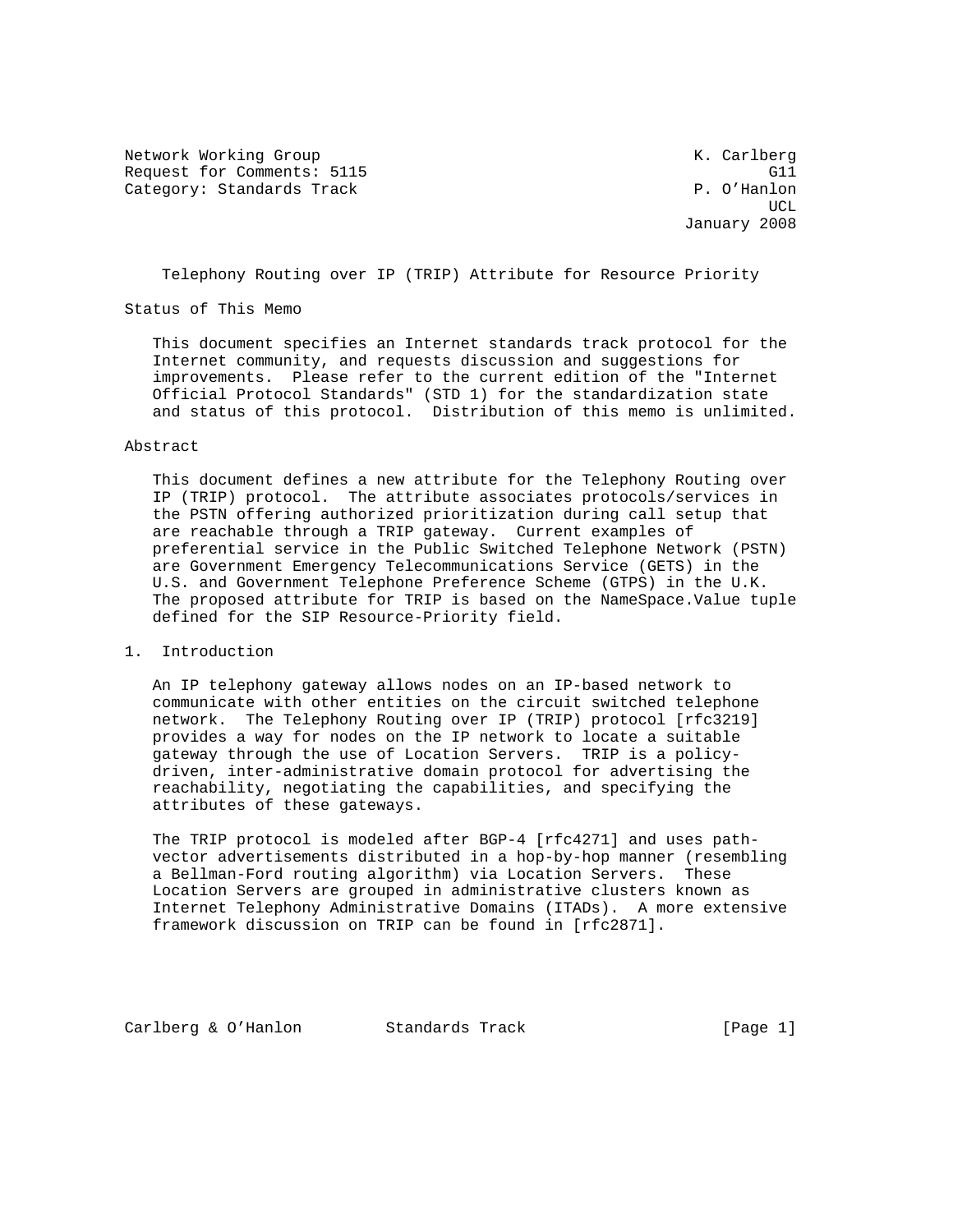This document defines a new attribute that has been registered with IANA. The purpose of this new attribute, and the rationale behind its specification, is explained in the following sections.

 The key words "MUST", "MUST NOT", "REQUIRED", "SHALL", "SHALL NOT", "SHOULD", "SHOULD NOT", "RECOMMENDED", "MAY", and "OPTIONAL" in this document are to be interpreted as described in [rfc2119].

2. Emergency Telecommunications Service

 Emergency Telecommunications Service is a broad term that refers to the services provided by systems used to support emergency communications. One example of these systems is the U.S. Government Emergency Telecommunications Service (GETS). This system currently operates over the U.S. Public Switched Telephone Network (PSTN) as a pay-per-use system by authorized personnel. It uses the T1.631-1993 ANSI standard [ANSI] to signal the presence of the National Security / Emergency Preparedness (NS/EP) codepoint in an ISDN User Part (ISUP) Initial Address Message (IAM) for Signaling System No. 7 (SS7). A key aspect of GETS is that a signaling standard in the U.S. PSTN is used to convey the activation/request of the GETS service.

 From a protocol perspective, other examples of priority (and which can be argued as emergency/disaster related) standards are the H.460.4 ITU [itu460] standard on Call Priority designation for H.323 calls, and the I.255.3 [itu255] ITU standard on Multi-Level Precedence and Preemption Service. The latter has been integrated into private telephony systems like AUTOVON. In both cases, signaling codepoints exist to distinguish telephony calls by authenticated and prioritized end-user from the normal end-user. The form of this distinction varies and is outside the scope of this document. [rfc3689] and [rfc3690] provide additional information on ETS and its requirements.

3. SIP Resource-Priority Effort

 The initial discussions in the IEPREP working group list, along with the presentation at the Adelaide IETF [ADEL00], led to strawman requirements to augment SIP to have the ability to prioritize call signaling. This effort was then advanced formally in the SIPPING working group so that SIP would be able to prioritize access to circuit-switched networks, end systems, and proxy resources for emergency preparedness communication [rfc3487].

 The requirements in [rfc3487] produced the corresponding document [rfc4412] in the SIP working group, which defines a new header for SIP called Resource-Priority. This new header, which is optional, is

Carlberg & O'Hanlon Standards Track [Page 2]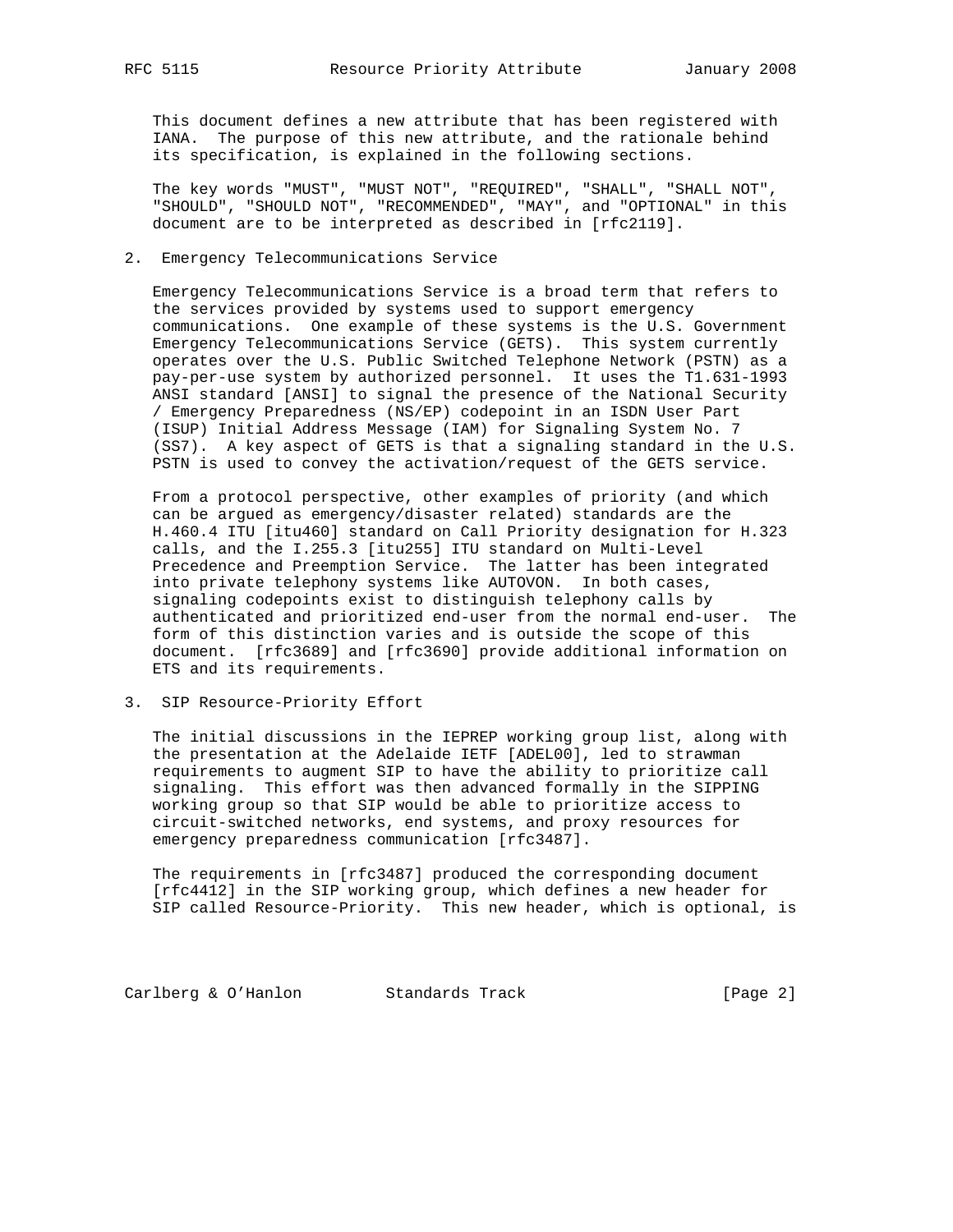divided into two parts: a NameSpace and a Value. The NameSpace part uniquely identifies a group of one or more priorities. The Value part identifies one of a set of priorities used for a SIP message.

# 3.1. Benefits

 There are three basic benefits derived from the addition of the Resource Priority header in SIP. The first is an ability to signal the priority within a SIP message to other entities in an IP network. The caveat is that some entities may not recognize/support the priority or namespace, but at least the ability to signal the priority with respect to resources has been specified in the SIP protocol.

 The second benefit is that telephony-related protocol/codepoints from other standards can have a corresponding mapping to SIP NameSpace and Value tokens in the Resource-Priority header. Hence, the current NS/EP codepoint in ANSI standard T1.631-1993 could have a corresponding NameSpace.Value token set for the IETF standards body. And as a result, this mapping would facilitate the transparent bridging of signals (i.e., codepoints) between standards defined by various organizations -- be they private or public.

 The third benefit of the Resource-Priority header, and its definition of alphanumeric tokens, is that it is highly versatile. The NameSpace allows for a wide set of priorities to be defined and updated, if the need arises, by simply defining a new NameSpace token. Hence, there is no reliance on a single set of priorities applied for all cases.

### 3.2 Issue

 Having defined a means of signaling priority through gateways, the follow-on question arises of how does one determine which gateways support a given NameSpace. The dissemination of this type of information is within the scope of TRIP. However, the current specification of TRIP does not include a component that advertises associations of gateways with specific NameSpaces. To address this omission, the following section defines a new TRIP attribute that associates one or more NameSpaces with a gateway.

Carlberg & O'Hanlon Standards Track [Page 3]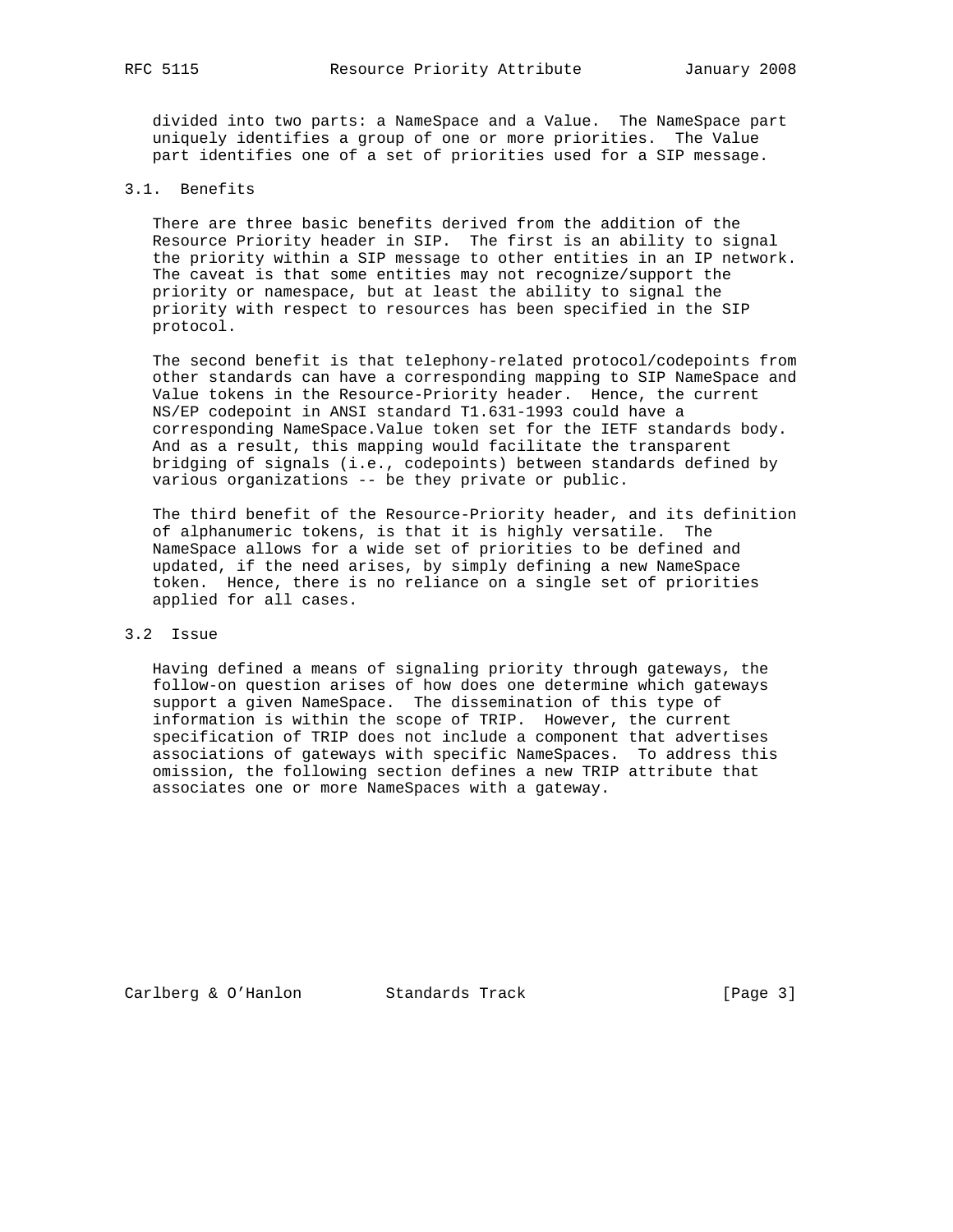4. New Attribute: ResourcePriority

 This section provides details on the syntax and semantics of the ResourcePriority TRIP attribute. Its presentation reflects the form of existing attributes presented in Section 5 of [rfc3219].

Attribute Flags are set to the following:

 Conditional Mandatory: False Required Flags: Not Well-Known, Independent Transitive Potential Flags: None TRIP Type Code: 12

 There are no dependencies on other attributes, thus Conditional Mandatory is set to "False".

 Since the Resource-Priority field in SIP, with its corresponding NameSpace token, is optional, the ResourcePriority attribute in TRIP is also optional. Hence, it is set to "Not Well-Known".

 The Independent Transitive condition indicates that the attribute is to be forwarded amongst all ITADs. The Location Server that does not recognize the attribute sets the Partial flag as well.

### 4.1. Syntax of ResourcePriority

 The ResourcePriority attribute contains one or more NameSpace token identifiers. An initial set of identifiers is defined in [rfc4412], with subsequent identifiers to be found in the IANA registry. The syntax of the ResourcePriority attribute is copied from the "namespace" token syntax from [rfc4412], which in turn imported "alphanum" from [rfc3261], and is an alphanumeric value as shown below:

 namespace = 1\*( alphanum / "-" / "!" / "%" / "\*" / "\_" / "+"  $\frac{1}{\sqrt{2}}$   $\frac{1}{\sqrt{2}}$   $\frac{1}{\sqrt{2}}$   $\frac{1}{\sqrt{2}}$   $\frac{1}{\sqrt{2}}$   $\frac{1}{\sqrt{2}}$   $\frac{1}{\sqrt{2}}$   $\frac{1}{\sqrt{2}}$   $\frac{1}{\sqrt{2}}$   $\frac{1}{\sqrt{2}}$   $\frac{1}{\sqrt{2}}$   $\frac{1}{\sqrt{2}}$   $\frac{1}{\sqrt{2}}$   $\frac{1}{\sqrt{2}}$   $\frac{1}{\sqrt{2}}$   $\frac{1}{\sqrt{2}}$   $\frac{1}{\sqrt{2}}$ 

 Note that an augmented version of Backus-Naur Form is found in [rfc4234].

 Since NameSpaces are arbitrary in length, each tuple consists of a Length value with a NameSpace value as shown in the figure below. There is no padding between tuples.

Carlberg & O'Hanlon Standards Track [Page 4]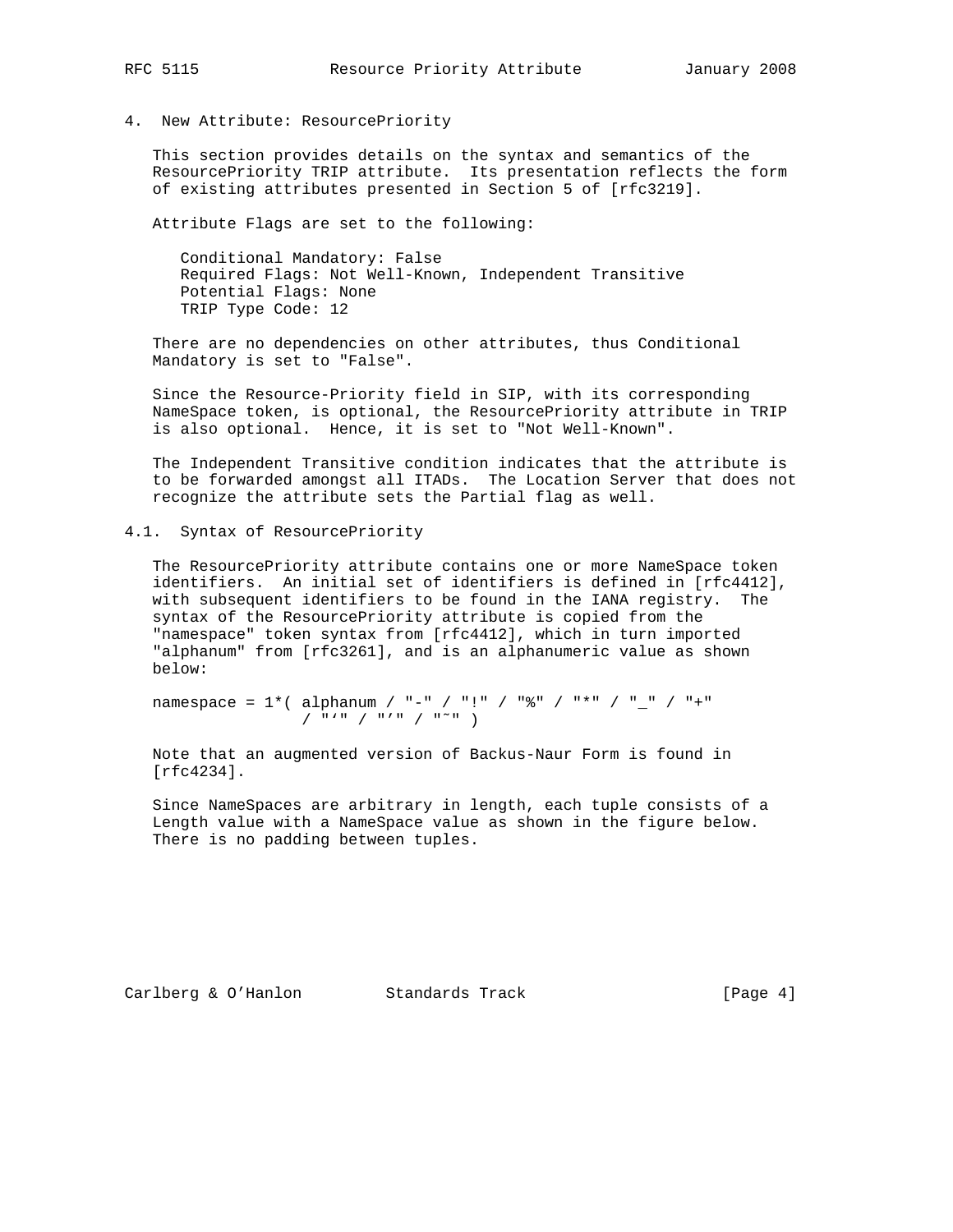|  |  |  |  |                  |  |  |  |  | 0 1 2 3 4 5 6 7 8 9 0 1 2 3 4 5 6 7 8 9 0 1 2 3 4 5 6 7 8 9 0 1 |  |  |  |  |  |  |  |
|--|--|--|--|------------------|--|--|--|--|-----------------------------------------------------------------|--|--|--|--|--|--|--|
|  |  |  |  | NameSpace Length |  |  |  |  | NameSpace Value (variable)                                      |  |  |  |  |  |  |  |
|  |  |  |  |                  |  |  |  |  |                                                                 |  |  |  |  |  |  |  |

 It is important to note that the priority (i.e., "r-priority" token syntax) from [rfc4412] is NOT used in the ResourcePriority attribute. This is because the objective of the attribute is to advertise the NameSpace associated with a gateway and not the individual priorities within that NameSpace.

## 4.2 Additional TRIP Considerations

 Section 5.12 of TRIP lists a number of considerations that should be addressed when defining new attributes. The first three considerations (use of the attribute, its flags, and syntax) have been discussed above in this section. The final three considerations are the following.

#### 4.2.1. Route Origination

 The ResourcePriority attribute is not well-known. If a route has a ResourcePriority attribute associated with it, the Location Server (LS) MUST include that attribute in the advertisement it originates.

### 4.2.2. Route Aggregation

 Routes with differing ResourcePriority token values MUST NOT be aggregated. Routes with the same token values in the ResourcePriority attribute MAY be aggregated and the same ResourcePriority attribute attached to the aggregated object.

### 4.2.3. Route Dissemination and Attribute Scope

 An LS MUST include the ResourcePriority attribute when communicating with peer LSs within its own domain.

 If received from a peer LS in another domain, an LS MUST propagate the ResourcePriority attribute to other LSs within its domain.

 An LS MAY add the ResourcePriority attribute when propagating routing objects to an LS in another domain. The inclusion of the ResourcePriority attribute is a matter of local administrative policy.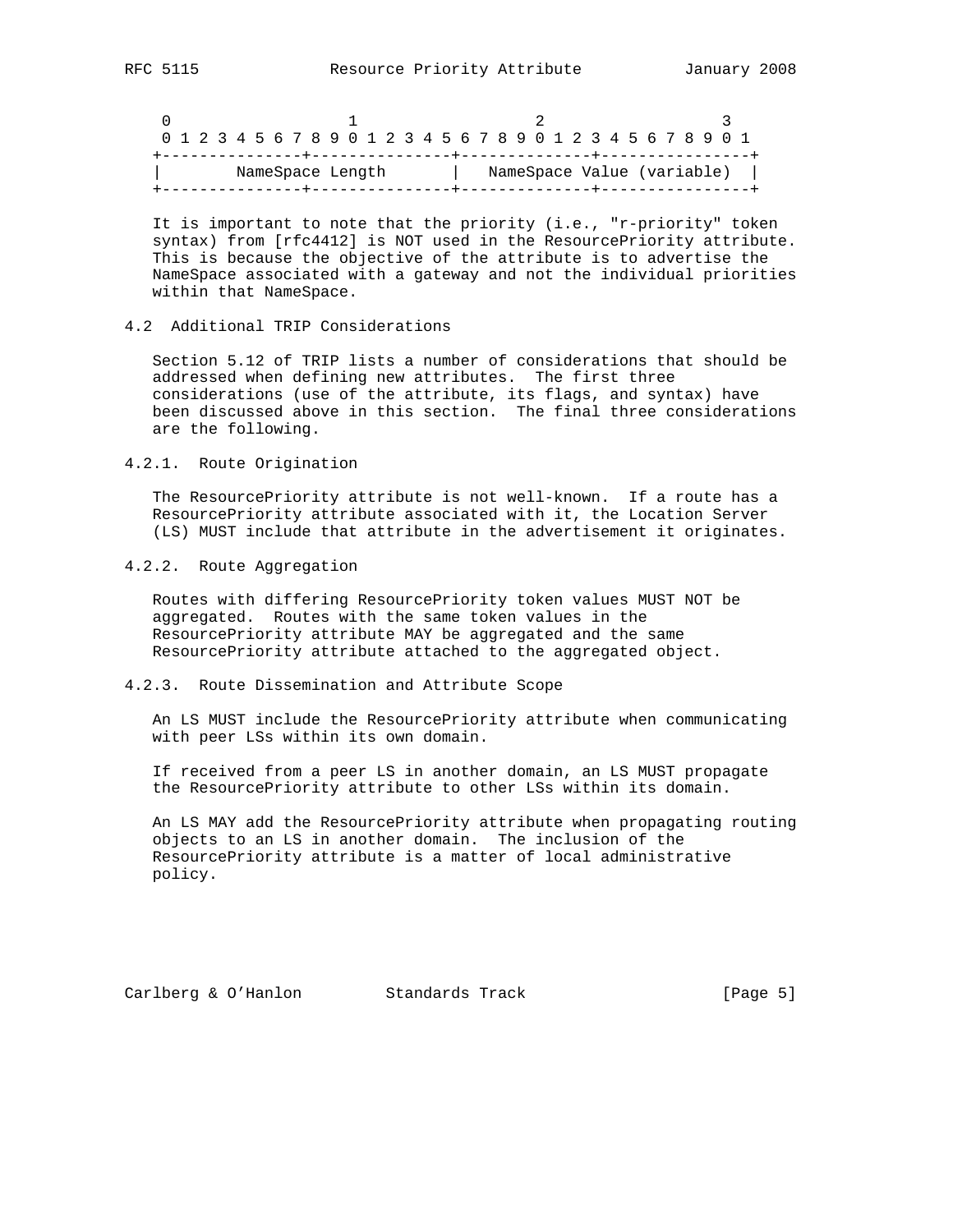- 
- 5. Security Considerations

 The document defines a new attribute for the TRIP protocol and has no direct security considerations applied to it. However, the security considerations for TRIP and its messages remain the same and are articulated in Section 14 of [rfc3219].

6. IANA Considerations

 As described in Section 4 above, one new "TRIP attribute" has been defined. Its name and code value are the following:

| Code | Attribute Name   |
|------|------------------|
|      |                  |
| າ າ  | ResourcePriority |

 These assignments are recorded in the following registry: http://www.iana.org/assignments/trip-parameters

7. Acknowledgements

 The authors appreciate review and subsequent comments from James Polk and Henning Schulzrinne.

- 8. References
- 8.1. Normative References
	- [rfc3219] Rosenberg, J., Salama, H., and M. Squire, "Telephony Routing over IP (TRIP)", RFC 3219, January 2002.

 [rfc4412] Schulzrinne, H. and J. Polk, "Communications Resource Priority for the Session Initiation Protocol (SIP)", RFC 4412, February 2006.

- 8.2. Informative References
	- [ADEL00] IETF Proceedings (47th), SIP Working Group, Adelaide, Australia, June 2000.
	- [ANSI] ANSI, "Signaling System No. 7 (SS7): High Probability of Completion (HPC) Network Capability", ANSI T1.631, 1993.
	- [itu460] ITU, "Call Priority Designation for H.323 Calls", ITU Recommendation H.460.4, November 2002.
	- [itu255] ITU, "Multi-Level Precedence and Preemption Service", ITU Recommendation I.255.3, July 1990.

Carlberg & O'Hanlon Standards Track [Page 6]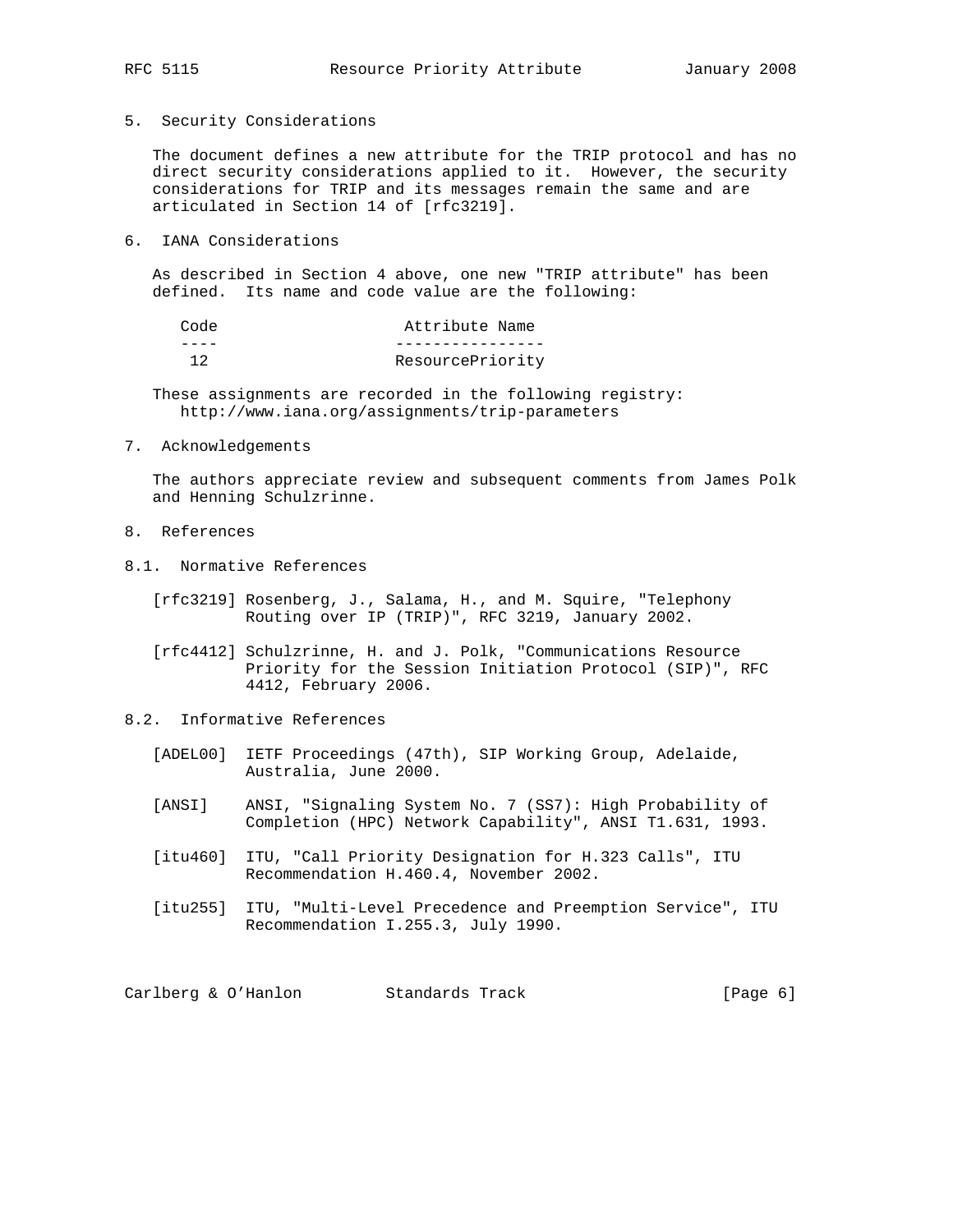- [rfc2119] Bradner, S., "Key words for use in RFCs to Indicate Requirement Levels", BCP 14, RFC 2119, March 1997.
- [rfc2871] Rosenberg, J. and H. Schulzrinne, "A Framework for Telephony Routing over IP", RFC 2871, June 2000.
- [rfc3261] Rosenberg, J., Schulzrinne, H., Camarillo, G., Johnston, A., Peterson, J., Sparks, R., Handley, M., and E. Schooler, "SIP: Session Initiation Protocol", RFC 3261, June 2002.
- [rfc3487] Schulzrinne, H., "Requirements for Resource Priority Mechanisms for the Session Initiation Protocol (SIP)", RFC 3487, February 2003.
- [rfc3689] Carlberg, K. and R. Atkinson, "General Requirements for Emergency Telecommunication Service (ETS)", RFC 3689, February 2004.
- [rfc3690] Carlberg, K. and R. Atkinson, "IP Telephony Requirements for Emergency Telecommunications Service (ETS)", RFC 3690, February 2004.
- [rfc4234] Crocker, D., Ed., and P. Overell, "Augmented BNF for Syntax Specifications: ABNF", RFC 4234, October 2005.
- [rfc4271] Rekhter, Y., Ed., Li, T., Ed., and S. Hares, Ed., "A Border Gateway Protocol 4 (BGP-4)", RFC 4271, January 2006.

Authors' Addresses

 Ken Carlberg G11 123a Versailles Circle Baltimore, MD USA

EMail: carlberg@g11.org.uk

 Piers O'Hanlon University College London Gower Street London UK

EMail: p.ohanlon@cs.ucl.ac.uk

Carlberg & O'Hanlon Standards Track [Page 7]